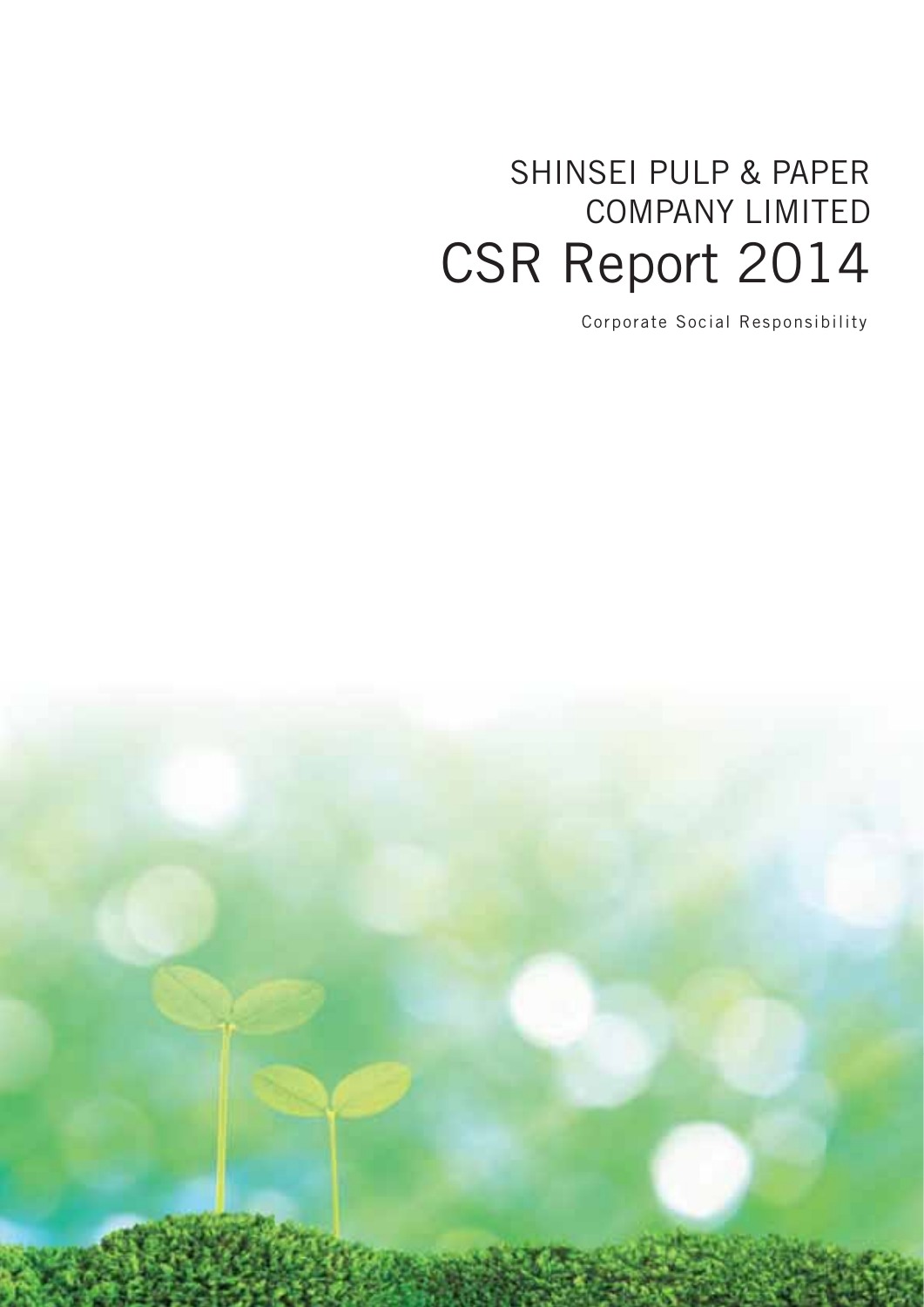# Introduction

Based on one of its management policies of "continuing to meet responsibilities to create a rich society through eco-friendly corporate activities, " the SHINSEI PULP & PAPER COMPANY actively promotes environmental conservation activities, while conducting business. As a vehicle to report our business activities and other efforts for corporate social responsibility (CSR), we published the "CSR Report 2014."

## **We respond to the changes of times with firm commitment to "innovation and challenges" and continue to grow with society.**

We paid attention to enable readers to understand our activities as plainly and in an easy-to-understand manner as possible. We are committed to continue to disclose and communicate our internal and external actives as widely as possible, while enhancing and improving the contents of the report.

> The SHINSEI PULP & PAPER COMPANY complies with not only laws and regulations but also domestic and international rules and social codes, achieves trust from society and customers, and fulfills its responsibilities.

The SHINSEI PULP & PAPER COMPANY recognizes the conservation of the global environment as one of its first priorities and to pass on a rich future to the next generation.

**Management Philosophy**

- **Management Policies**
- **1. We continue to meet our responsibilities to create a rich society through ecofriendly corporate activities.**
- **2. We continue to grow as a company that is "supported," "needed" and "chosen."**
- **3. We continue to pursue infinite possibilities of wood-based natural materials starting with "paper."**
- **4. All of us individually have high targets and continue to exert our full power.**

#### **1. Total compliance with laws and regulations**

#### **2. Consideration for the environment**

#### **3. Disclosure of corporate information**

The SHINSEI PULP & PAPER COMPANY actively and fairly discloses corporate information to shareholders and other stakeholders.

#### **4. No relationship with antisocial forces**

The SHINSEI PULP & PAPER COMPANY consistently refuses any requests from antisocial forces and organizations.

#### **5. Establishment of safe and easy-to-work working environment**

The SHINSEI PULP & PAPER COMPANY respects each employee's personality and uniqueness and realizes a safe and easy-to-work environment.

### **Contents**



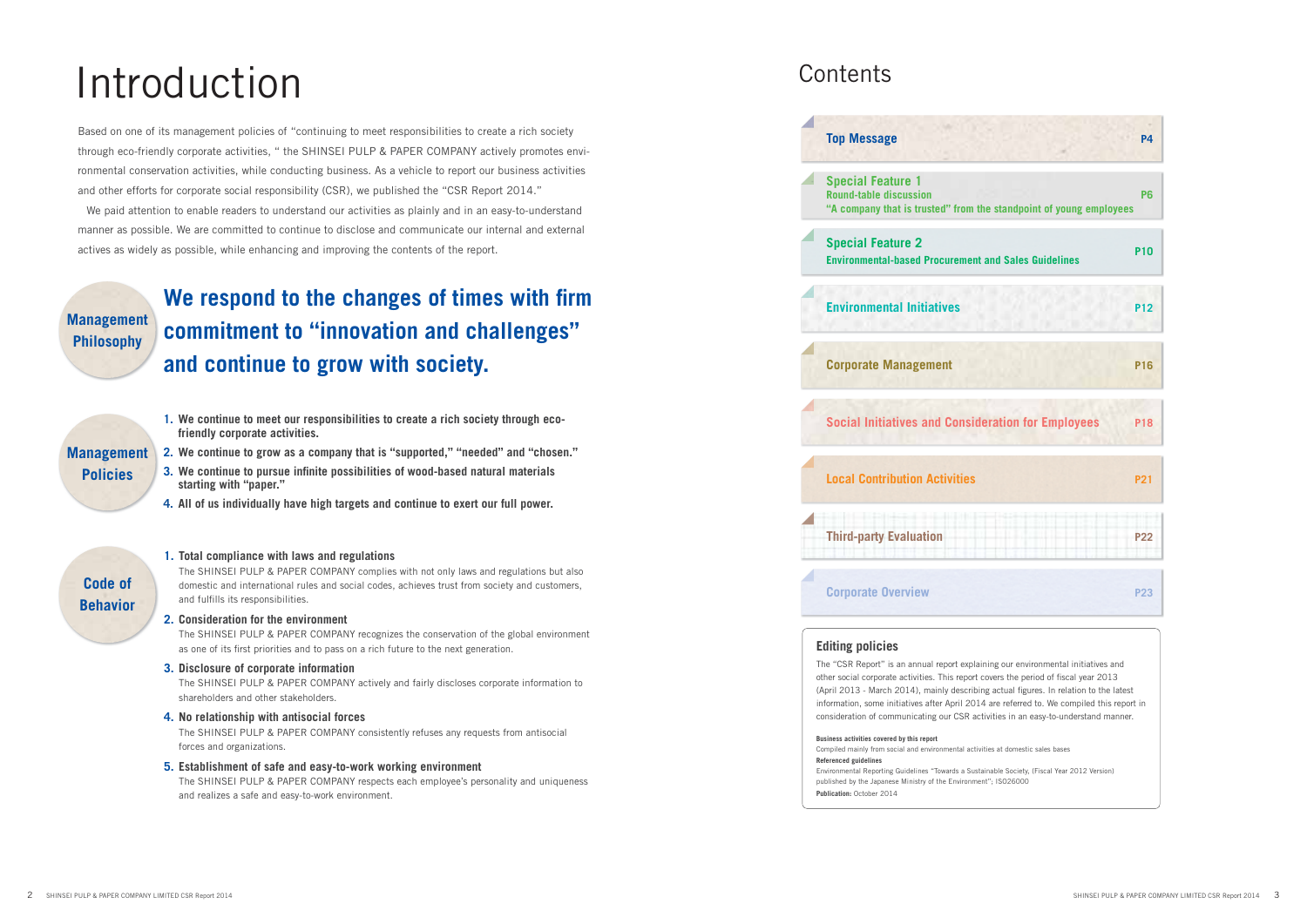I believe that the concept of CSR has become a well-established concept in the past few years. Our company has been engaged in activities to accomplish corporate social responsibility for some time now. As a part of this, we acquired ISO14001 certification in 2002. Going forward, the SHINSEI PULP & PAPER COMPANY will proceed with initiatives to further become a corporation that is both respected and trusted by society.

### **Everlasting value that only paper can provide**

Paper has a long illustrious history of 4,000 years. As a means of information communication to control a nation or a medium to bear cultural exchanges, paper has supported the development of humans and their respective cultures.



In recent years, the paper industry including our company is said to be in a period of transition. With the prevalence of computers, tablet terminals and other electronic media, we cannot realistically expect to witness an increase in the use of paper in the future. Paper, however, does continue to occupy an important position in the lives of people. The value of paper as packaging materials for advertisements and decorations has been increasing with the resultant applications ever expanding. As packing and packaging materials, paper will undoubtedly continue to support the logistics industry. It was in the period between the late 1950s till the early 1960s when cardboard started to become popular, replacing straw and wooden boxes as packaging material. This material characterized by economy, easy molding and environmentally-friendliness is expected to be the main pillar of packaging material. As a dedicated trading company of paper, we will continue to pursue the infinite possibilities for paper and provide society with the values of it.



# **Enhancing and spreading the power of paper, continuously contributing to society**

### **Working hard at our regular business, as the basis for social contribution**

Many companies in the paper industry are currently focusing on new businesses. This applies to our company also. However, we firstly place emphasis on working hard at our regular businesses such as paper and film. This is because steadily earning sales and profit in our regular business will be the basis for becoming a company that contributes to society and that is in turn trusted by society. Based on this point and in consideration of social trends, we strive to strengthen overseas and new businesses.

NORIO WAKABAYASHI President and CEO

### **Improve easy-to-work environment and promote distinguished service by women**

The greatest assets to maintain and develop our business are human resources. Recently, we have seen a wider variety of customers' businesses, and in conjunction with this, their needs are more diversified. To flexibly respond to this and provide satisfaction, it is important to promote distinguished service by not only men but also women. With the establishment of a working environment without any distinction between men and women, we will be able to make further improvements in our various operations. We have created a working environment that is friendly to women through, for example, a short-time employment system and also a child rearing and nursing leave system.

### **To realize our corporate social responsibility**

Quite a few people consider that "Paper causes a great environmental burden." In actual fact, paper is a material that is kind to the earth. We have a system to reproduce and reuse paper from used paper, and the recycling rate of used paper is about 70%. The black liquor emitted in the production process of pulp is reused as energy. Paper of course is a material with a well-established recycling business. It is one of our obligations to make an appeal of these points and enable people to use paper with a sense of safety. In addition, as illustrated by decontamination sheets, which are effective for removing radioactive substances, we constantly consider various ways to make a social contribution taking advantage of the properties of paper and present them to society.

In 2020, the Olympic Games will take place in Tokyo. This will lead to an increase in overall demand for all types of items, and as the opening ceremony approaches, the volume of paper use will increase for applications such as tickets and leaflets. We will make good use of this to expand our business and fulfill our role to contribute to the success of the Olympic Games through paper.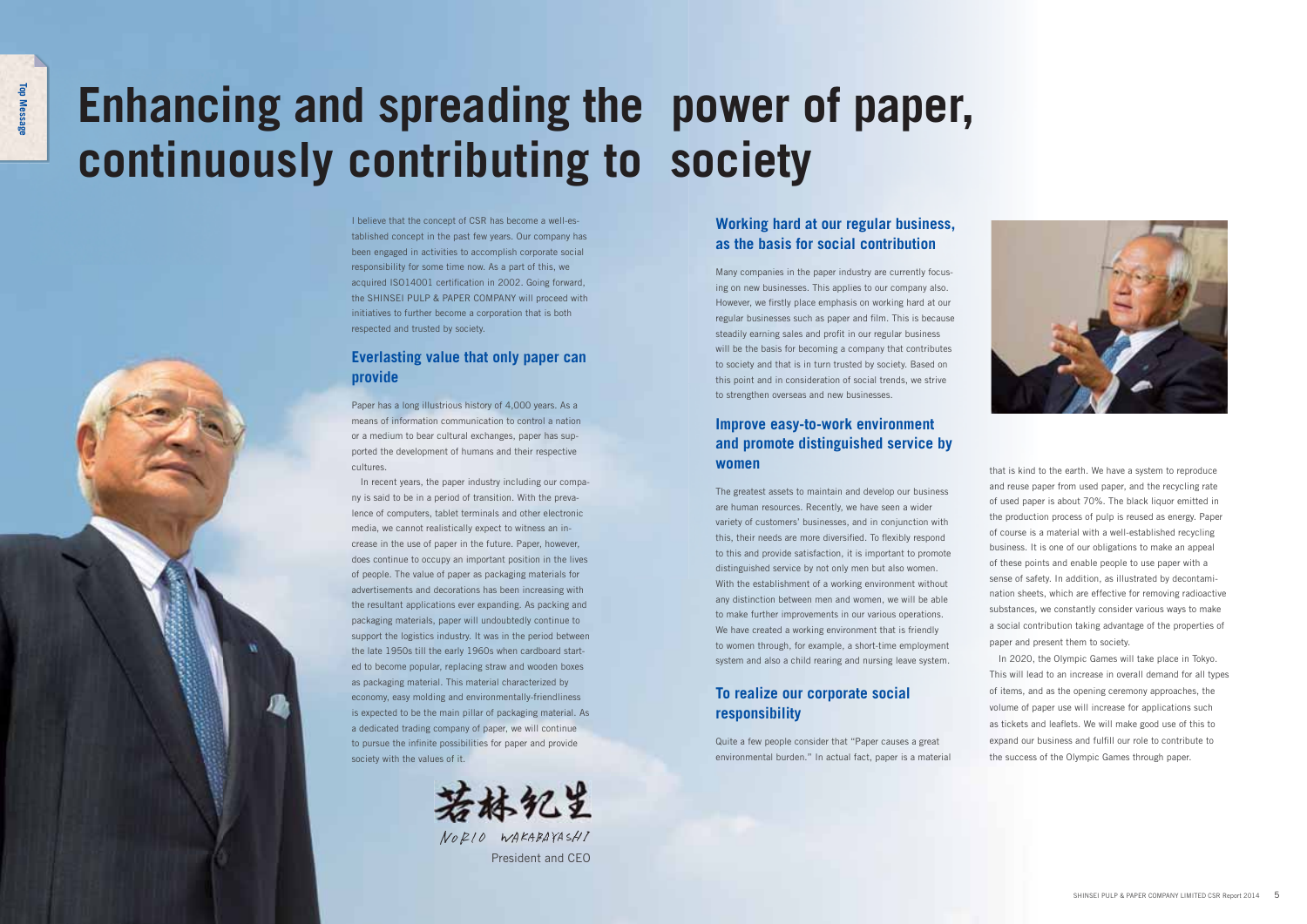# **"A company that is trusted" from the standpoint of young employees**

To fulfill our responsibility to create a rich society, SHINSEI PULP & PAPER targets becoming "A company **that is trusted" by all our stakeholders. So, what is the form of a "company that is trusted?" To continue to win trust, what can each employee do? A number of young employees took part in a round-table discussion to answer this question.**

**Osaka Branch Accounting Section, General Affairs Department** 

**Hitomi Inoue**

**(Participated through videoconferencing system) Joined the company in 2009. After working in Sales at the Tokyo Branch, she was transferred to current position at the Accounting Section, Osaka Branch. While working at Tokyo, mostly involved with processing companies and** 



**wholesalers.**

### **Round-table discussion**

#### **Tokyo Branch 2nd Chemical Business Department**

**Shiro Suzuki Joined the company in 2008. As a salesperson, he deals**  with food packaging films. **He often negotiates with converters or processing companies.**

**Administration Division Human Affairs Section, General & Human Affairs Department**

### **Asana Maekawa**

**Joined the company in 2013 and has been involved with human affairs ever since. Her main stakeholders are not only the employees but also university students, production companies of recruitment tools and systems companies.**

#### **Tokyo Branch 2nd Section, 1st Printing Paper Department**

**Yuki Suzuyama Joined the company in 2010. After working in procurement, he is now involved in sales. He sells paper that is used in books, pamphlets, medical equipment packages, etc. to printing companies.**

**Administration Division Sectional Manager, Human Affairs Section, General & Human Affairs Department**

**Masahiro Mitsuda (Facilitator)**





**Accomplishing social responsibilities through regular business**

**Mitsuda:** Today we welcome young employees who are in contact with various stakeholders at the forefront of our business. We started issuing the CSR report two years ago. Are you all aware of the term, CSR?

> Maekawa: The responsibility I must fulfill for students is to create an environment where they can properly develop themselves following their employment. Creating a workplace to develop people and communicating its attractive points to students is bound to lead to trust. Of course, creating an environment to develop people is also a responsibility of employees.

**Inoue:** To be honest, I don't really come across it during my daily operations. Of course, I understand the importance of fulfilling corporate social responsibility, but I don't have many chances to actually use it.

> **Suzuki:** The films I deal with are used as packaging material for food displayed at supermarkets and convenience stores. When I wholesale films to processing companies, I make it a rule to consider the general consumers who will ultimately choose a product because from this, I can get good ideas such as "Can we make it easier for elderly people to open a package?" Having this viewpoint will lead to good products and eventually build trust. I also feel that what processing companies expect from our company is "stability as an organization," to guarantee steady responses when any problems occur. It is important to take advantage of our networks as a trading company and respond to customers' daily requests. A sense of safety that we have both the know-how and organization to support these is the greatest source of trust.

**Suzuki:** It is unusual for CSR to be mentioned in conversations with processing companies. **Suzuyama:** In view of the real feeling of Sales, I agree with what Mr. Suzuki said. However, this does not mean that employee awareness of CSR is low. Considering our social responsibility, the first thing is naturally to provide a "stable supply of paper." All employees understand this. We must accomplish social responsibility through regular business. Even if we don't really use the term, CSR, I think everyone is committed to business with such an attitude. **Maekawa:** The students who come to our career open

house have a high level of awareness about CSR, in particular environmental contributions, and we field many questions in relation to it. CSR is a factor for students in choosing what company to join. I regularly feel that carefully communicating our activities is important.

### **Mission to stably supply paper**

**Mitsuda:** Continuously executing CSR activities you practice from your position will result in trust from society. What is this "company that is trusted?" **Suzuyama:** What we should keep in mind to obtain trust from customers is to "always do the best." We have to respond to things as best we can without having to really concentrate. I feel that such an attitude can lead to prompt responses and action and enable our customers to feel "I feel comfortable

working with this company." Our role is to make logistics between manufacturers and customers as smooth as possible, and the keywords are "as far as we can."

**Inoue:** I agree. Our mission is to be able to continually supply paper without any interruption. Even in a situation where production at a manufacturer stops for a certain reason, we simply have to respond to this by taking every measure possible. The capabil-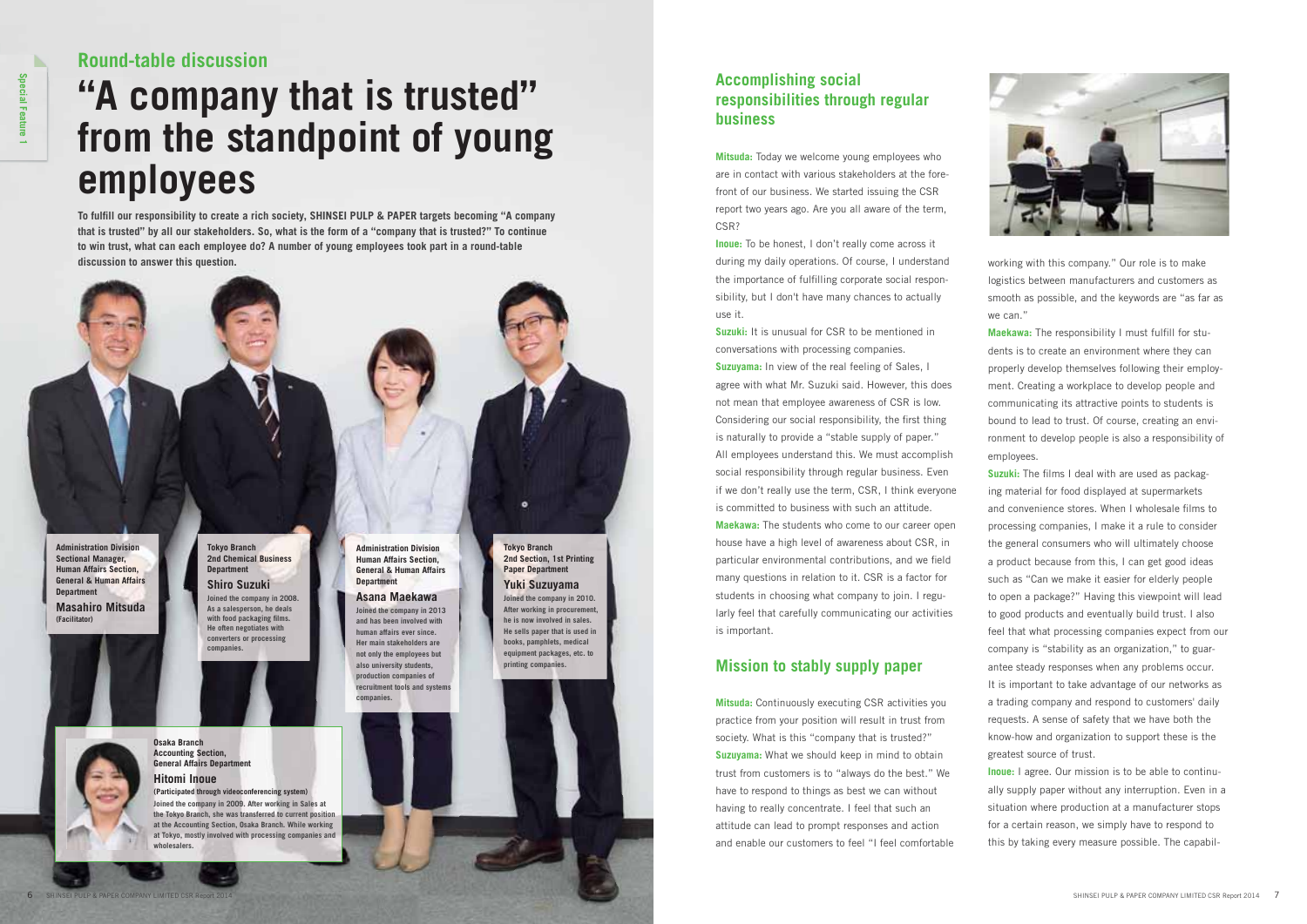us to be chosen by a customer, we must consider things for the sake of the customer and become close to them. With all employees working while keeping the final consumer in mind, awareness of operations right in front of them will change, and will consequently lead to a higher degree of trust, right? **Maekawa:** We consider that focusing on creating a better place to work such as encouraging "no overtime day," promoting using 50% or more of paid vacation leave and the utilization of maternity leave leads to employee affection for the company, i.e. trust in the company. Needless to say, our assets are our employees. I think it is important to create a mechanism to make employees in the field want to do better, along with the creation of an environment where they can work with a sense of safety and security. Improving the company internal environment will deepen trust from students and lead to trust from society as a whole.

**Mitsuda:** I hope we can definitely take advantage of this opportunity. Today, we had a very constructive discussion on the theme of "A company that can be trusted." CSR has many factors. In addition to "social responsibility" mainly discussed today as was "environment." "finance" is in fact an important factor. I would like to finally add that to aim at becoming a "company that is trusted," a healthy and strong financial standing is also an important factor. Without economic value as a company, we cannot expect to receive trust from society. For healthy development of the company, let's work together and do our best.

**Mitsuda:** Thank you very much for your opinions. By the way, in 2020, the Olympic Games will take place in Tokyo. This has caused a great deal of excitement. What impact will it have on our company, if any? **Suzuki:** Hosting the Olympics will see the demand for paper use in pamphlets and tickets increase. Opportunities to introduce Japanese sweets to overseas visitors should increase, too, and I expect there will be more attention given to paper packaging. **Suzuyama:** In that sense, we can exert our value. As the Olympics approach, realty and construction industries will see a boom. With increasing demand for pamphlets and catalogs, it has to be a great chance for us too.

**Suzuyama:** A printing company representative once said to me, "You guys are like a family." I think what he meant was our warm atmosphere, but also seeing more than one employee, including myself, a section manager and a female sales office worker visiting them as a group, the customer seemed to feel that we were literally like a "family." In actual fact, customers also appreciate that like one family, we form teams of a small number of people, and that these members cooperate with each other to respond to customers. The term, "family," also represents the two features of approachability and teamwork. **Inoue:** Compared to Tokyo, the Osaka Branch is smaller in scale, and I think many customers feel that it is a "family like company." Also, I believe we



ity to respond as a company responsible for paper distribution is really the key to trust.

### **Approachable "family" with good teamwork**

**Mitsuda:** What impression do you think stakeholders have of our company?

**Maekawa:** Students appear to sense our "stability as an organization," as Mr. Suzuki mentioned. Thanks to the history we have cultivated, stability of our business and position in the industry, I believe they think we are a "company that can be trusted." In addition, they often say, "I love the 'homely' atmosphere." While trying to treat the students I meet in a sincere and serious manner, I talk to them while they are waiting for an interview in a friendly way so they can be relaxed as possible. Perhaps they feel such a response is heart-warming.

I could see where I am lacking and reflected on it. As a company, we should certainly do more. (Suzuyama)

#### Reconfirming what CSR should be



give the impression that "They can seek any type of advice from us." While I was working at Sales, a processing company requested a special item that we could not provide. I referred the customer to our competitor that carried the item in question. This led to even more trust in our company. Customers appreciate our attitude of acting on their behalf even if it doesn't lead to our immediate profit. **Suzuki:** As a member of Sales, I always respond to customers with top priority if a problem arises. I try to build a relationship of trust beyond a business partnership. Customers have said to me, "If anything happens, contact Mr. Suzuki first," and I really feel that they consider us to be a "trustworthy company."

### **Trust is created through daily operations**

**Mitsuda:** What is needed to obtain even further trust? **Suzuki:** I believe the only way is to create trust through daily operations. This means to cause no problems or make no mistakes. This is of course essential, but I think it is also important to continuously improve not only individual work procedures but also operational mechanisms.

**Inoue:** What Mr. Suzuki said is correct. In particular, as I handle money at Accounting, mistakes are simply not allowed. Doing work that I can have confidence in even when being viewed by someone outside the company as well as customers, will in turn lead to receiving trust from society. **Suzuyama:** I think it means to act starting with cus-

tomers. Ideally, it is like working from the standpoint of a customer, not as a paper trading company. For



### **After the round-table discussion**

#### Anticipating their future growth



The members of the discussion were young people who contact stakeholders in daily operations and try to obtain trust in their field. I felt that even without using the phrase, a "company that is trusted,"

they seriously devote themselves to work and tried to complete our mission. It was a wonderful opportunity to really appreciate those employees whom we can entrust our future to are developing. (Mitsuda)

#### Building up small things, leading to trust



Actually, I haven't had many chances to meet with other employees, and I was delighted to talk to senior employees. When I thought about what would lead to trust from students, I realized that it was

important to casually build up small things such as a small concern, small talk and carefully returned e-mail. (Maekawa)

#### Taking the cue to look back on previous experience



Before participating in the discussion, I reflected on my previous experience. What action led to customer trust? What action should I take to gain more trust? It was a great chance to look back on my previous work

and really think about things. I will bring back the results of the discussion to my workplace and take advantage of them. (Inoue)

I had my own ideas in relation to CSR beforehand. However, by discussing it today, I could reorganize my ideas, and it was a chance to reconfirm what I think about CSR. It was very stimulating as my contemporaries

from other departments with whom I rarely have a chance to meet had different opinions to me. (Suzuki)

#### Many things to be tackled



I learned a lot about things I had no previous experience of from people from different departments. Following the discussion, I really appreciate that there are so many things to tackle in order to obtain trust. Personally,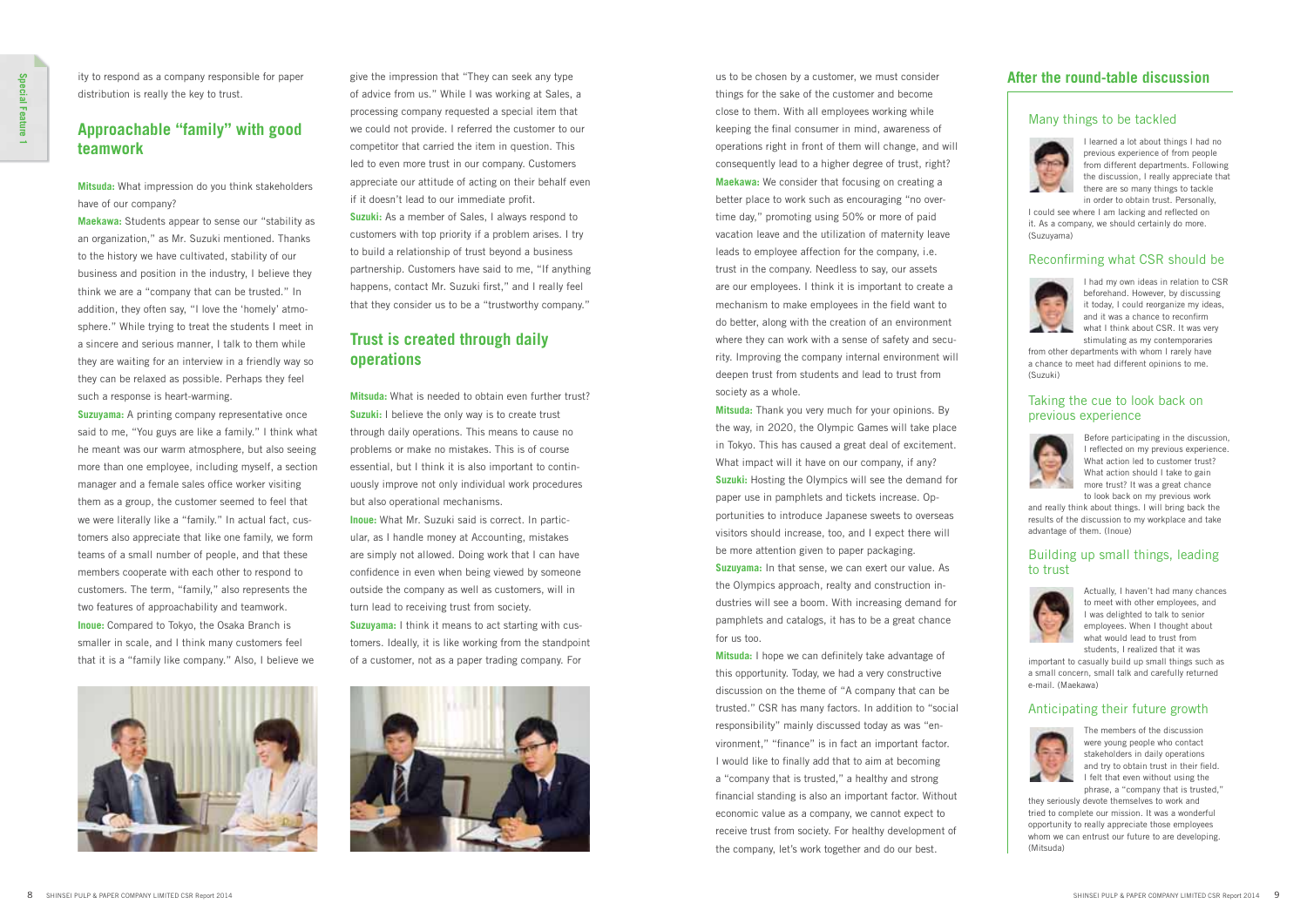## Environmental-based Procurement and Sales Guidelines **Providing environmentally-friendly products**

**To contribute to the sustainable growth of society, we established the Environment-based Procurement and Sales Guidelines, which is in turn based on the Basic Philosophy of the Environmental Policy.**

All employees of our company actively and positively take action, recognizing global environment protection as one of our primary challenges based on our Environmental Policy. We target an "Environment where people and nature can coexist" through every corporate activity and pass it on to future generations. Our suppliers and other stakeholders conduct a wide variety of initiatives toward the protection of the global environment, and "the environmental activity we are engaged in and the manner in which we communicate information" is seriously questioned.

For this reason, as we deal in "paper" a raw material that comes from forests, a precious asset of the world, we established the "Environment-based Procurement and Sales Guidelines," striving to promote an understanding of our initiatives by suppliers. As we disclose the contents of our CSR Environmental Activities on our website, please make use of the information for business discussions and the exchange of information with suppliers.

#### **Towards environmental protection with our stakeholders**

**Manager, Sales Promotion Department, Sales Division Kazuhiro Suzuki**



**Manager, Information Special Paper Department Bungo Takanashi**

Three years have passed since the launch of the simple paper-made stretcher, the "Rescue Board Magnum," which has been used in many different scenarios. Collaboration with a project to support disaster-stricken areas, "Revive Japan" was realized, due in part to a proposal by a customer. It is very popular as 1% of the purchase amount is automatically donated, and we really feel that it plays a meaningful role as a scheme to connect the phrase of "supporting restoration from the Great East Japan Earthquake" and companies.



Many companies promote the active adaptation of forest-certified paper. The number of companies that have established material procurement guidelines and declared purchase is also on the increase

An FSC®-certified paper, "VIGA High Quality F" is a product that responds to such customer requirements. We launched the product in Tokyo and promote its sales in view of development across the country. As there are a wide variety of square meter basis weights from thin to thick products available, the product has a wide range

Until the time true restoration is achieved, we believe it is our mission to continue to show the ideal form of a company and sell the product, and will seriously tackle our sales activities.



of applications from leaflets to pamphlets, and we recommend the product in Japan as an environmental-friendly product.

#### **Contributing to the restoration of disaster-stricken areas**

**A paper-made light-weight stretcher that is easy to store. A simple stretcher for emergency use with about 500kg of loading capacity.**

**Kyusyu Branch Manager, Special Development Section, Wholesale Department Noriyuki Takagi**



#### **"Kininarukami" alleviating environmental burdens**

"Kininarukami" (or "paper that becomes wood") is a product series of paper made from lumber as a result of thinning, named by the promotion council of "Kokumin ga Sasaeru Shinrinzukuri Undo" (Forest Building Movement Supported by People). The key features include (1) lumber from thinning that was conventionally disposed of is used as part of the raw material for paper and then commercialized, (2) a portion of the sales is returned to forest owners and other people involved in the management of forests, and (3) carbon offset is applied.

As per the explanation, "Kininarukami" is a product that alleviates environmental burdens,

#### **Expanding the active adaptation of forest-certified paper all over Japan**



※とむる目

**"Kininarukami" Total evaluation score of Green Purchasing Law 86 points 70% mixture ratio of used paper in pulp 50 points 30% mixture ratio of lumber from thinning in pulp 30 points 69% whiteness 6 points**

**Tokyo Branch Manager, 1st Section, Procurement Department Takahiro Hara**







| <b>Purpose</b>                                     | Based on the Basic Philosophy of the Environmental Policy, the SHINSEI PULP & PAPER<br>COMPANY fulfills its social responsibility and contributes to environmental protection<br>through positive procurement and the sale of environment-friendly products. |  |  |  |  |  |
|----------------------------------------------------|--------------------------------------------------------------------------------------------------------------------------------------------------------------------------------------------------------------------------------------------------------------|--|--|--|--|--|
|                                                    | Scope of application This guideline applies to domestic and overseas sites.                                                                                                                                                                                  |  |  |  |  |  |
|                                                    | 1 Active and positive approach to forest-certified paper                                                                                                                                                                                                     |  |  |  |  |  |
|                                                    | 2 Active and positive approach to products complying with the Green Purchasing Law                                                                                                                                                                           |  |  |  |  |  |
|                                                    | 3 Active and positive approach to recycled pulp products                                                                                                                                                                                                     |  |  |  |  |  |
| <b>Procurement policy</b>                          | 4 Active and positive approach to pulp products without the use of chlorine bleaching                                                                                                                                                                        |  |  |  |  |  |
|                                                    | 5 Active and positive approach to paper made from lumber of thinning                                                                                                                                                                                         |  |  |  |  |  |
|                                                    | 6 Active and positive approach to non-wood paper                                                                                                                                                                                                             |  |  |  |  |  |
|                                                    | 7 Active and positive approach to chemical products based on impact categories                                                                                                                                                                               |  |  |  |  |  |
| <b>Sales policy</b>                                | 1 Products where the legality of manufacturers can be verified                                                                                                                                                                                               |  |  |  |  |  |
|                                                    | 2 Products manufactured by sustainable resources                                                                                                                                                                                                             |  |  |  |  |  |
| <b>Relevant laws,</b>                              | 1 Guidelines for Private Sector Engagement in Biodiversity (Ministry of the Environment)                                                                                                                                                                     |  |  |  |  |  |
| regulations,<br>ordinances and<br><b>standards</b> | 2 Act on the Promotion of Procurement of Eco-Friendly Goods and Services by the State<br>and Other Entities (Green Purchase Act)                                                                                                                             |  |  |  |  |  |

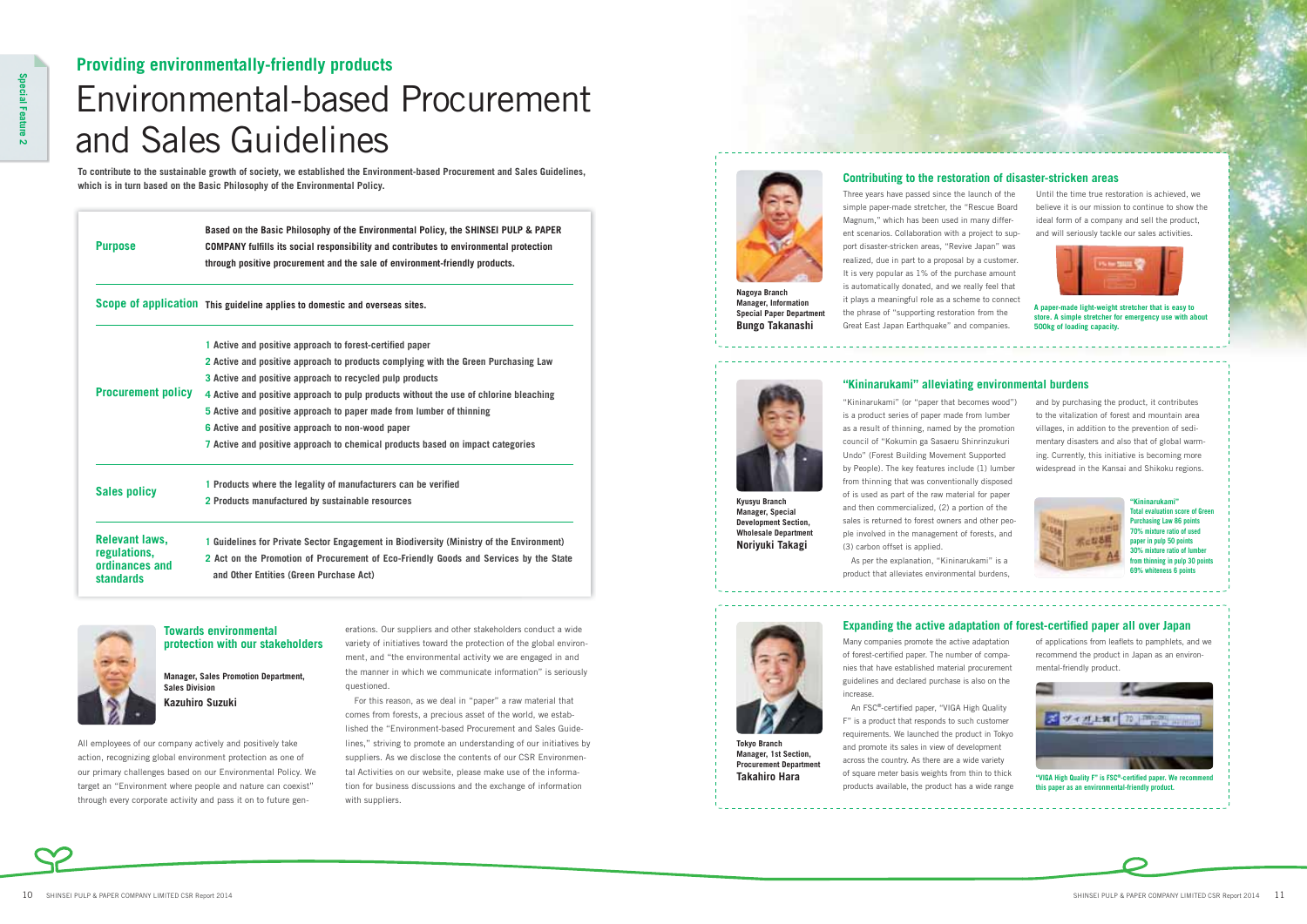We have an ISO Environmental Committee that reports directly to the President. We also have working teams in individual divisions and departments to promote employee awareness of ISO.

### ISO14001 Environmental



Since 2003, we have continuously acquired the CoC (Chain of Custody) certification from the FSC® (Forest Stewardship Council). We have also acquired CoC certification from the PEFC (Programme for the Endorsement of Forest Certification) since 2007. These logo marks mean we have acquired certification covering all processes for wood procured from certified forests, made into final products.

#### **Environmental protection in chemicals field**

The SHINSEI PULP & PAPER COMPANY recognizes the conservation of the global environment as one of our main priorities, targets realizing an "environment where people and nature live in harmony" through activities leading to the future, and take action to pass on a rich future to future generations.

We also recognize that action associated with environmental conservation is an important responsibility assigned to each of us, and all employees do their best to maintain and enhance conservation.

> We market our key products in the chemical field as eco-friendly products. Food packaging films are used for protecting contents from physical, chemical, biological, human, and other factors.

In "1% for Present Tree" initiative, we add 1% to the purchase amount of paper and film from our company, and this amount of 1% is used to support a tree-planting project operated by NPO Environmental Relations. Participating media are authorized to display the registered trademark of this certification NPO.

#### **Basic Philosophy**

As a paper distribution company, we continually grasp how goods and services we deal with in our business activities, impact the environment, minimize environmental burdens by setting environmental targets and promote the prevention of environmental pollution and global warming.

We review environmental targets in response to changes in conditions when appropriate.

#### **Course of Action**



\*If trees are planted to a place designated at 5,000 yen/tree



We set item reference points based on environmental effects (waste reduction, air/water/soil pollution prevention, global warming prevention, etc.) and based on the scores, we position eco-friendly products and sell goods contributing to environmental protection.

### **1% for Present Tree Participation in eco-friendly projects**

### **Our six initiatives**

#### **ISO9001**  (Quality Management System)

1. We address positive sales activities of eco-friendly products and the development of goods with little environmental burden.

- 2. In delivering goods, we strive to promote the efficiency of logistics to prevent air pollution.
- 3. We promote recycling by sorting waste at our offices.
- 4. We positively purchase green products.
- 5. We actively address energy saving by reducing the use of electric power and other energy.
- 6. We comply with environmental laws and regulations in addition to other requirements we agree with.

#### **Environmental targets**

## Environmental Policy

## ISO Environment Committee

## For future generations through paper Aiming towards contributing to the global environment

**We are striving to be a company that passes on the blessings of nature represented by forest resources and thus contribute to the global environment.**

| <b>IS014001</b>                                                                                                                                                                                                                          | <b>Forest certification</b>                                                                       |  |  |  |  |
|------------------------------------------------------------------------------------------------------------------------------------------------------------------------------------------------------------------------------------------|---------------------------------------------------------------------------------------------------|--|--|--|--|
| (Environmental Management System)                                                                                                                                                                                                        | (CoC)                                                                                             |  |  |  |  |
| We received our certification in 2002. Efforts<br>are made at all offices and branches, and<br>the certification is useful to raise awareness<br>about the environment and increasing the<br>number of eco-friendly products dealt with. | Efforts at all offices and branches<br>FSC <sup>®</sup> Acquired in 2003<br>PEFC Acquired in 2007 |  |  |  |  |
| <b>Specified consignors</b><br>Subject: Business owners with freight transportation (in<br>ton-kilometers) of 30 million ton-kilometers or more                                                                                          | 1% for Present Tree*                                                                              |  |  |  |  |
| Enforced in 2007. We are subject to this                                                                                                                                                                                                 | Since 2009, we have conducted this                                                                |  |  |  |  |
| category and satisfy the figure required by                                                                                                                                                                                              | tree planting activity in which we make                                                           |  |  |  |  |
| the government.                                                                                                                                                                                                                          | a contribution of 1% of actual sales. We                                                          |  |  |  |  |

In 2005, the Electric Materials Industry Section, Head Office was certified. We tackle the enhancement of customer satisfaction and win trust from suppliers.

#### **1% for Revive Japan\***

have planted more than 10,000 trees

through this initiative.

\*Conducted in partnership with certified NPO Corporation, NPO Environmental Relations

#### **Sales of forest certified paper**

\_\_\_\_\_\_\_\_\_\_\_\_\_\_\_\_\_\_\_\_\_\_\_\_\_\_\_

This is an activity to make a contribution of 1% of actual sales to support restoration from the Great East Japan Earthquake since 2011.



\_\_\_\_\_\_\_\_\_\_\_\_\_\_\_\_\_\_\_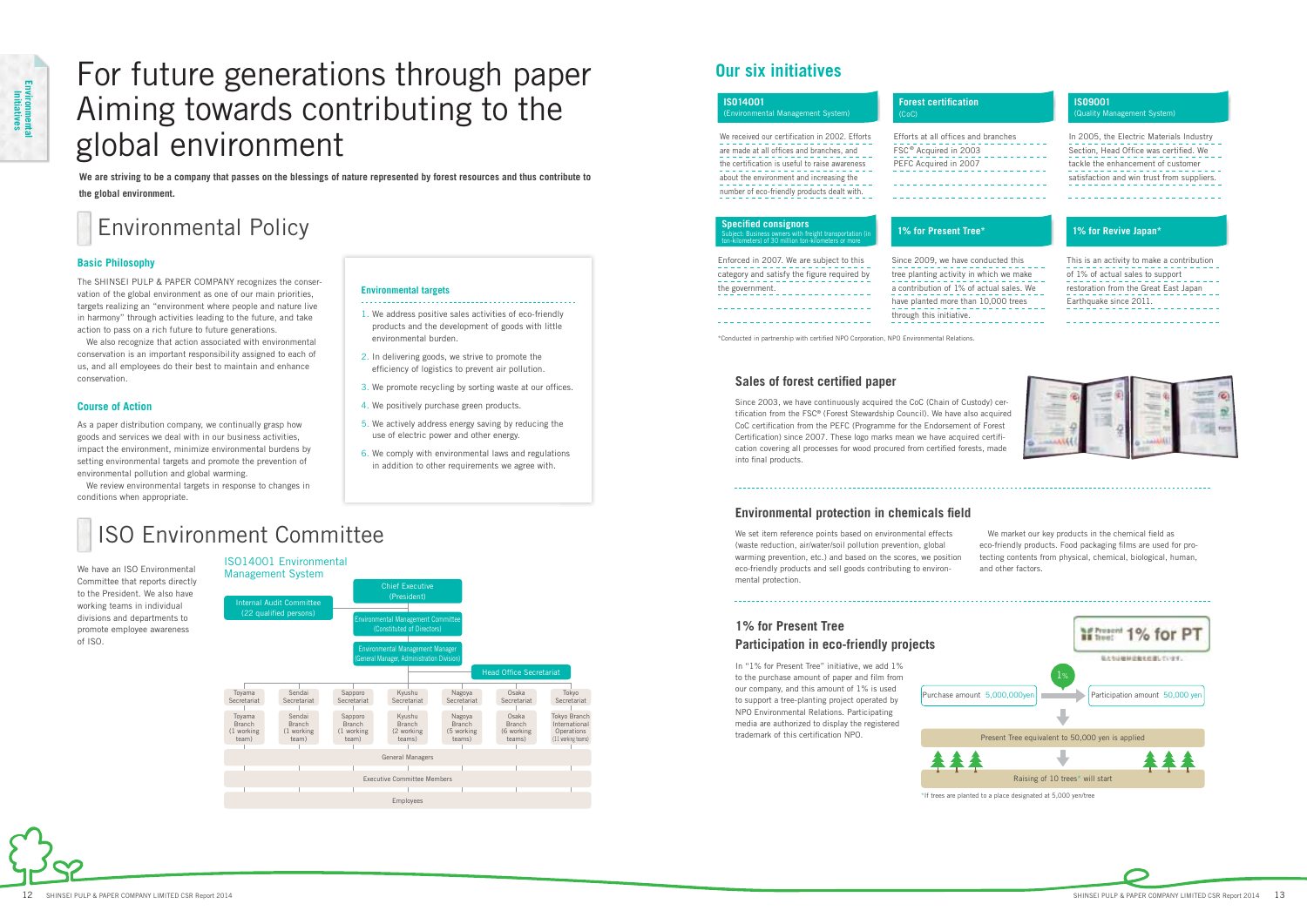### FY2013

## To accomplish our environmental conservation responsibilities by accumulating daily activities

**In accordance with the Basic Philosophy of the Environmental Policy, we established the Course of Action and proceed with our actual initiatives.**

### **Initiatives for reduction of transportation energy**

The revised Energy Saving Act requires "consignors" that place orders to cargo transportation providers to make efforts to rationalize energy use associated with transportation and annually reduce the basic unit of energy consumption by 1% or more in the medium and long-term. Consignors that have a volume of freight transportation (in ton-kilometers) of 30 million ton-kilometers (volume of delivery x delivery distance) or more are designated as "special consignors" required to submit a plan and regular report annually, and we fall on this category.

As measures to accomplish the plan, we consciously implement the following efforts to reduce energy consumption:

- (1) Improvement of rate of direct shipments: Reduction of shipments with our company as consignor
- (2) Centralization of warehouses: Enhanced loading capacity by increasing LTL shipping
- (3) Optimization of stock storage locations: Shortening transportation distances by keeping stock in warehouse near ship-to addresses.



In ISO14001 for FY2014, a total of 85 targets have been fulfilled at all branches. We address the challenge so we achieve all targets by the end of the year.

- Conditional stop of air conditioners • Turning off fluorescent lamps during
- lunch breaks
- Implementation of CoolBiz and WarmBiz • Prohibition of working on holidays
- Stopping the operation of one tea server Setting summer vacation days per floor





• Introduction of LED lighting • Reduced number of fluorescent lamps in use

- Promotion of stairway use
- Implementation of no overtime day
- 



ovement during lunch break \*Going up or down three floors by the stairway

Office during lunch break Implementation of in-house 3UP 3Down



Calculation method of  $CO<sub>2</sub>$  e Amount of tap water used x 0.2 (factor) Source: CO2 Emissions Calculation Sheet, Tokyo Hojinkai Rengokai, Inc.\* http://www.tohoren.or.jp/calc\_co2/calc\_co2.html

### **parts in the paper materials in the cycle of the Constantine Constantine Constantine Constantine Constantine Constantine Constantine Constantine Constantine Constantine Constantine Constantine Constantine Constantine Cons**



Amount of power used x 0.00039 (1t-CO2kWh) Source: Calculation Manual, Japan's Voluntary Emissions Trading Calculation method of CO<sub>2</sub> emissions



#### **ISO14001 in FY2014**

Amount of city gas used x 41.1 (GJ/1,000m3) x 0.0506 (15-CO2GJ) Source: Calculation Manual, Japan's Voluntary Emissions Trading Calculation method of CO<sub>2</sub> emissions

| <b>Target setting</b>                    | Tokyo/<br>Overseas | Osaka         |                |                | Nagoya Kyushu Sapporo Sendai Toyama Branches |              |          |    |
|------------------------------------------|--------------------|---------------|----------------|----------------|----------------------------------------------|--------------|----------|----|
| Reduction of power<br>consumption        | $\mathfrak{D}$     | $\mathcal{P}$ | $\mathbf{1}$   | $\overline{1}$ | <sup>1</sup>                                 | $\mathbf{1}$ | 1        | q  |
| Reduction of gasoline<br>consumption     | 8                  | 3             | $\mathfrak{D}$ | 3              | 1                                            |              |          | 19 |
| Reduction of general waste<br>emissions  | $\mathfrak{D}$     | $\mathbf{1}$  | $\mathbf{1}$   | 1              | 1                                            |              |          | 7  |
| Reduction of the amount of<br>copy paper | 3                  | 1             | 1              |                |                                              |              |          | 5  |
| Promotion of green purchases             | 1                  |               | 1              |                |                                              |              |          | 6  |
| Sales of eco-friendly products           | 13                 | 6             | 6              | $\mathcal{P}$  | 2                                            | 2            |          | 32 |
| Promotion of operational<br>efficiency   | 5                  |               |                |                |                                              |              |          | 5  |
| Others                                   | $\mathcal{P}$      |               |                |                |                                              |              |          | 2  |
| Total                                    | 36                 | 14            | 12             | 8              | 6                                            | 5            | $\Delta$ | 85 |

#### Calculation method of CO  $\Omega$ 30,000 60,000 90,000 120,000 150,000 FY2010 FY2011 FY2012 FY2013 **103,478 125,065 110,740 111,677**  $250$ 300 350 **240 290 257 259** (equation of  $CO_2/t$ ) (contract to  $CO_2/t$ ) **Gasoline consumption and CO2 emissions**

Amount of gasoline used x 34.6 (GJ/kl) x  $0.0671$  (1t-CO<sub>2</sub>/GJ) Source: Calculation Manual, Japan's Voluntary Emissions Trading Calculation method of  $CO<sub>2</sub>$  emissions

#### **City gas consumption and CO<sub>2</sub> emissions <b>CO2** emissions **CO2** emissions **CO2** emissions

Each and every employee voluntarily tackles what he or she can do.

## **Concrete actions for reduction**



4

5







od of CO



**Tokyo Branch Manager, Logistics Department Naoki Arisaka**

\* Business owners that have a volume of freight transportation (in ton- kilometers) of 30 million ton-kilometers (volume of delivery x delivery distance) or more. The revised Energy Saving Act calls for efforts to reduce this figure by 1% or more per annum in the medium and long-term.

**CO2 emissions by our business activities** 

### **Amount of purchased copy paper and amount of waste**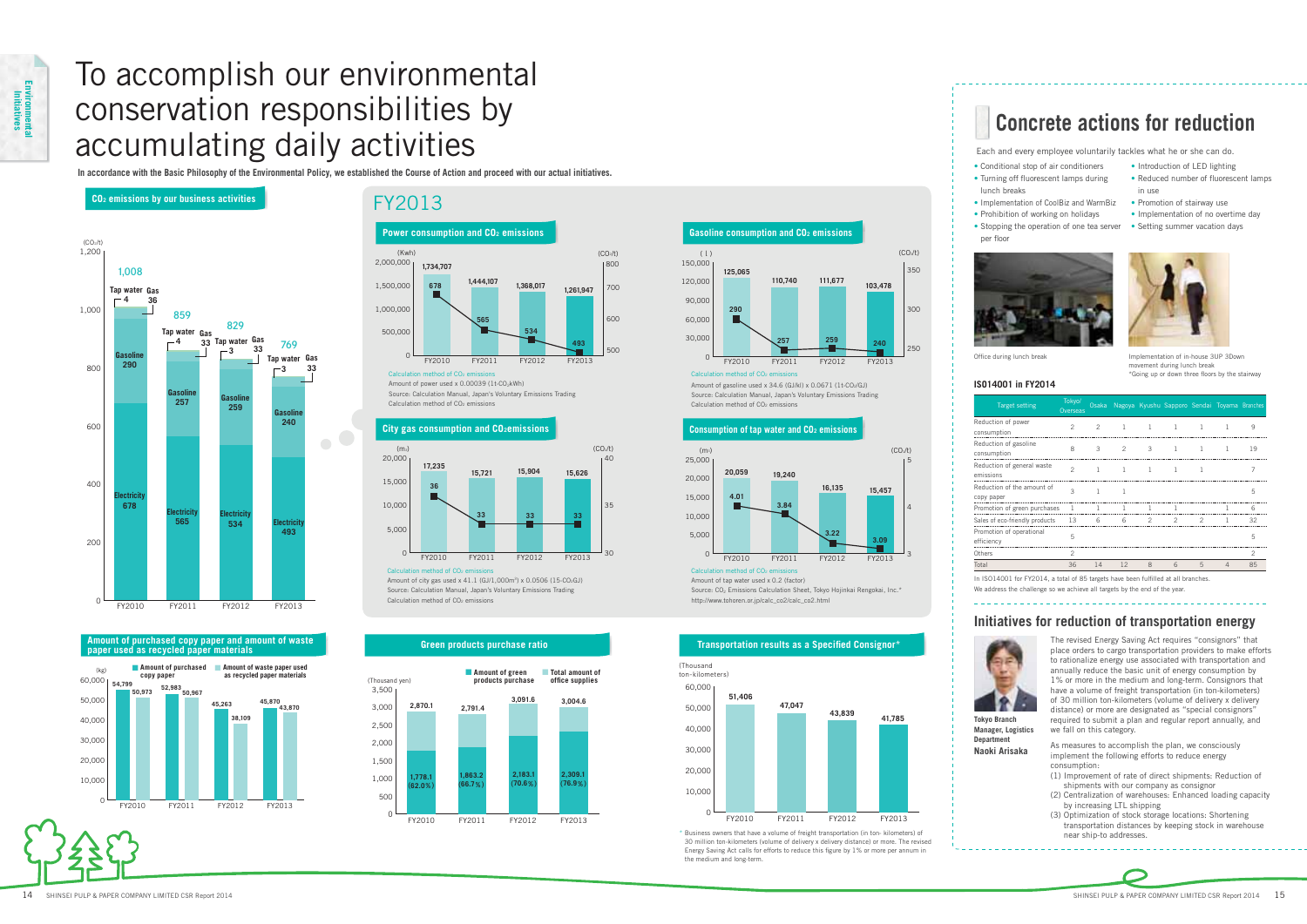## Advance along with society to meet trust and expectations through healthy management

**Based on our Management Philosophy, we establish an organization to support business and fulfill our social responsibilities.** 

## Corporate Governance

As defined in our Management Policies, to continue to grow as a company that is "supported," "needed" and "chosen," we must establish proper relationships with various stakeholders and heighten our value of presence. As part of this, we strive to strengthen auditing functions and increase transparency in relation to management, around the General Meeting of Shareholders, (Board of) Directors, (Board of) Auditors, and Accounting Auditor.

As the place for approval of important management subjects, we hold meetings of the Board of Directors for proper and prompt execution of necessary measures. As an auditing body, we have the Board of Auditors that is responsible for the establishment of an excellent corporate governance system to support healthy and sustainable growth and respond to trust from society. For auditing plans and results, proper communication between the (Board of) Auditors and Accounting Auditor is sufficiently conducted, building an auditing system with fairness and effectiveness.

> The Business Continuity Plan (BCP) set up in 2012 was established in accordance with the "Business Continuity Guideline" published by the Disaster Management, Cabinet Office, Government of Japan, by comparing important items with our operations. BCP is reviewed once every six months. In accordance with the emergency action manual based on it, we plan training based on assumption. The continuity Plan Business Continuity Plan BCP planning meeting



#### Corporate governance organization





## **Compliance**

Compliance includes not only compliance with laws and regulations but also the observance of internal rules, manuals and ethics to enable the company to conduct fair and proper business activities and also the establishment of a compliance environment concerning the type of rules the company establishes and operates. We conduct business activities complying with social norms and corporate ethics, and to enable employees to raise the awareness, we regularly host training covering actual examples.



Internal control training session



## Risk Management

## Internal control

- 1. Securing the effectiveness and efficiency of corporate and business management
- 2. Securing the correctness of financial statements
- 3. Thorough compliance with laws, regulations, and internal rules
- 4. Safeguarding of assets



**Tokyo Branch Manager, System Planning Department Koichi Higashida**



A word, risk, has many different meanings. Here, we discuss the system countermeasures based on BCP.

First, our BCP is based on two assumptions: an earthquake whose epicenter is directly below Tokyo and a massive earthquake that occurs in the location of a branch. As a countermeasure against these assumptions, we relocated main servers (19 sets) installed at Tokyo Building to the facility where our system is stored, integrating main equipment in an antiseismic facility with engine gener-

ators. By doing so, whichever branch might be damaged, not only the system but also data warehouse, groupware, electronic slips, and other services can continue to be used at branches apart from the disaster-stricken one. The affected branch can use various services when power supply, circuits and terminals are restored. However, even if the system is restored, it is meaningless if personnel are not safe. Systems are meaningful only if there are users. In the case of an emergency, we need to respond in a cool and calm fashion.

#### **Disaster-resistant system countermeasures**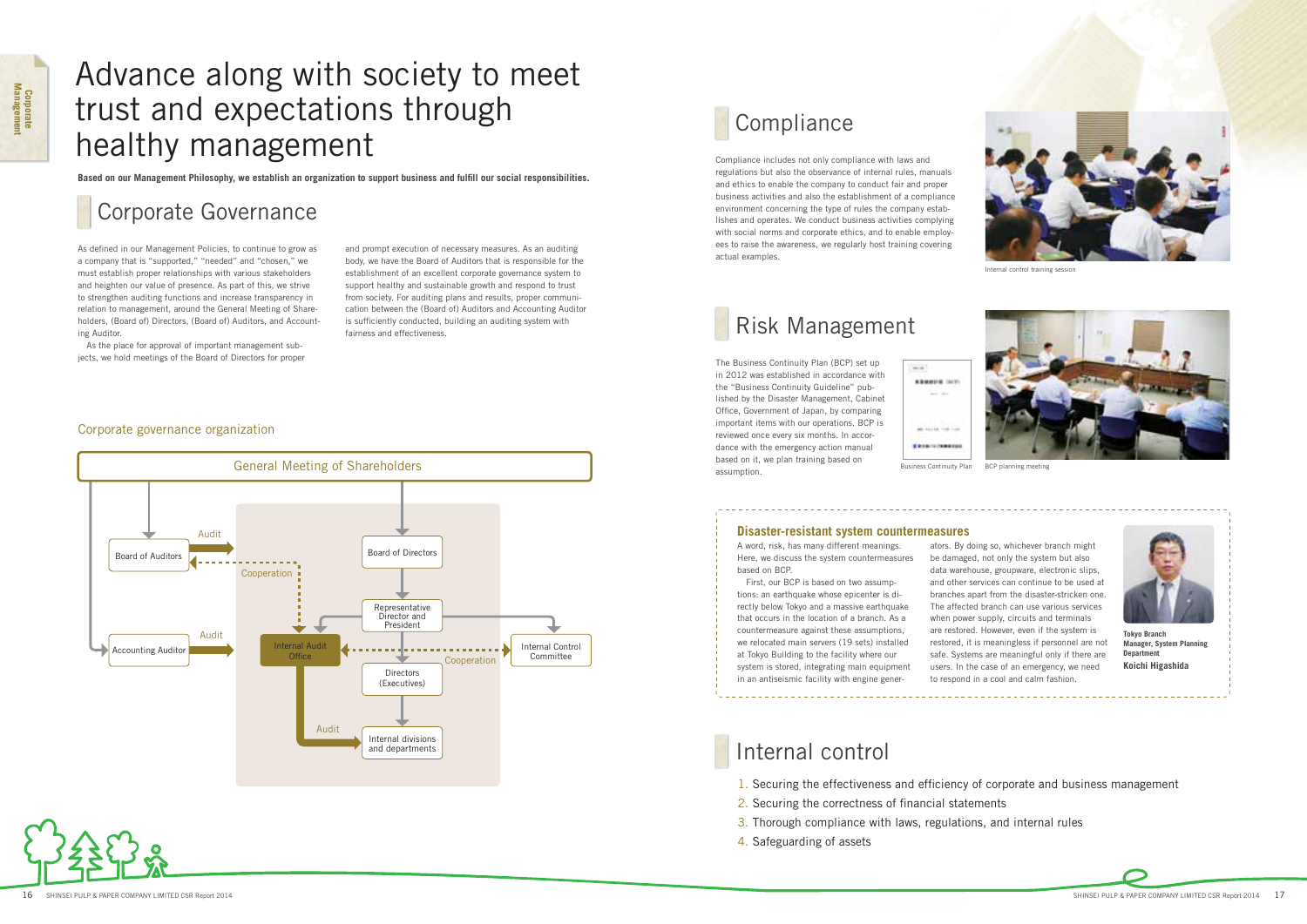## As a company that utilizes people, develops them and contributes to society

**In order to bring out the strengths of employees who support our business activities and their teamwork, we strive to create an improved working environment.** 

#### **Working environment and rewarding jobs**

I have been working for the company for three years. After joining I was designated to the General Affairs Section, and have been engaged in attendance management and compliance business trip records.

Due to an accident I had when a student, I have a physical disability of paralysis in my upper right limb. For this reason, I was



constantly worried about working. Immediately after designation, I would often become tired mentally, but I have been able to overcome the difficulty, thanks to the working environment where I proceed with my tasks working together with the people around me. Going forward, I always remember three "Don'ts,"

i.e. "Don't panic," "Don't hurry" and "Don't give up."

**Tokyo Branch General Affairs Section, General Affairs Department Masakazu Karube**

### **Return to work and child rearing**

After taking advantage of the child rearing leave system, I returned to work in April 2013. As it was my first time to give birth, every day was full of joy and anxiety in equal measures. However, it was very encouraging that the company had a well-established maternity leave system and that I would be able to restart work again, and I really felt that I was protected by the company. The Osaka Branch has several female employees who returned to work after taking child rearing leave, and the active roles they play was a great source of encouragement.

I am very grateful that after restarting work, thanks to the understanding and support I received from my managers and colleagues, I have been able to make work and child rearing compatible. Going forward, I truly feel that I want to contribute to the company as much as possible.



**Osaka Branch 2nd Section, Procurement Department Yuko Yamamoto**



We have an action plan in place for employees regarding countermeasures to support the development of an easy-to-work environment where they can make work and child-rearing compatible and take full advantage of their abilities, up to March 31, 2015.

| Target                                                                                                                                                                                                               | Countermeasures                                                                                                                                                                                                                                                                                                                                                                                   |  |  |  |  |  |
|----------------------------------------------------------------------------------------------------------------------------------------------------------------------------------------------------------------------|---------------------------------------------------------------------------------------------------------------------------------------------------------------------------------------------------------------------------------------------------------------------------------------------------------------------------------------------------------------------------------------------------|--|--|--|--|--|
| 1. The rate of annual paid holidays taken by employees<br>(Days taken/newly given number of holidays) to be 50%<br>or more.                                                                                          | • Job assignments at each department are made clear for the purpose of job sharing.<br>• To take paid holidays in an organized manner, a "Paid Holidays Schedule" is<br>prepared every three months and shared within departments.                                                                                                                                                                |  |  |  |  |  |
| 2. To reduce additional working hours, Wednesdays and<br>Fridays are designated and implemented as corporate-<br>wide "no overtime days."                                                                            | • Managers always grasp subordinates' tasks and duties, and make appropriate<br>management and instructions to promote operational rationalization and efficiency.<br>• To make it known by everyone and for the health of employees, the no overtime days<br>are promoted through posters, notices on the days they occur and e-mail messages<br>so it is continuously implemented at all sites. |  |  |  |  |  |
| 3. Towards an environment where both men and women can<br>positively participate in child rearing is established, with<br>a 90% usage rate of child-rearing holidays by pregnant<br>female employees to be achieved. | • To promote wider recognition and enlightenment, we give instructions to take such<br>holidays in an organized manner.                                                                                                                                                                                                                                                                           |  |  |  |  |  |

It is our firm belief that employees can only utilize their abilities if they are healthy both physically and mentally. Based on this idea, 30 and 35-year old employees have annual life style disease checkups, while employees of other ages undergo a health checkup once a year. We also have maternity healthcare rules, giving consideration to creating an environment where female employees can "work" before and after childbirth in good health.

\* Based on Article 12 of the General Business Owner Action Plans, "Act on Advancement of Measures to Support Raising Next-Generation Children," Ministry of Health, Labour and Welfare Occupational Health and Safety

## **General business owner action plans**

The most important assets for a trading company are "human resources" In order to enhance motivation and create a rewarding business environment, we have a human resources system based on the target management system. We also change the system continuously in response to changing business environments and build a fair human resources system which satisfies employees.

With the human resources system, we encourage career promotion based on "the right person in the right place" and job rotations, towards realizing our Management Philosophy and Management Policies.

## **Human Resources System**

We have a "Re-employment Standard" in place to hire employees who want to work following forced retirement and that satisfy health and other certain conditions up to the age of 65 years old. We support them so they can take advantage of the experience they cultivated at our company and in order that their vast knowledge is passed on to future generations.



## **Promotion of the employment of elderly people**

Based on the Handicapped Person's Employment Promotion Law, we positively address the employment of disabled persons every year. As of April 2014, we satisfy the conditions of a legally required employer. Going forward, we will continue to promote an expansion of this and strive to establish a working environment where disabled people can work safely and securely.

### **Promotion of employment of disabled persons**

## **Child rearing and nursing leave system**

To establish a working environment where employees can make "work" and "family" compatible, we enable part-time work and limited overtime, depending on the conditions of and requests from employees, in addition to child rearing and nursing leave systems.

## **Regular health checkups and maternity healthcare**

We target having high aims and exerting our strength as a group of professionals. We believe that the source of power of a company lies in the development of human resources who can "properly understand objectives," "take correct action to achieve objectives" and "rationally evaluate the results of achieving objectives." Through not only new employee education but also on-the-job and class training, we focus on human resource development.

### **Human resource development**



Manager training

Currently, women are conspicuously playing active roles at companies and are expect to make further advances. We tackle the aggressive employment of female managerial employees and the creation of a workplace where females are properly evaluated and can have a reason of being.

### **Promotion of aggressive utilization of female human resources**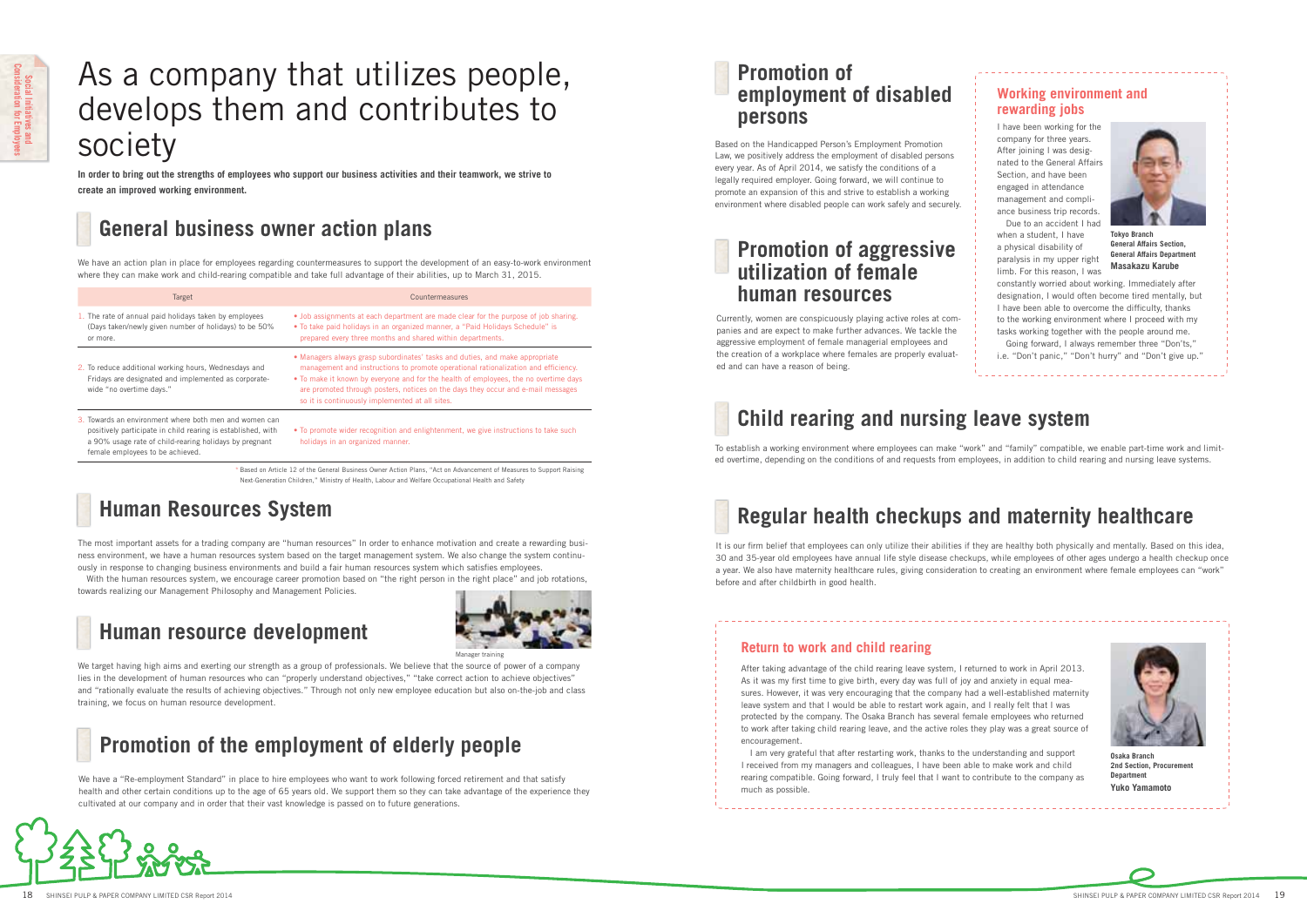**Local Contribution** 

## Local Contribution Activities

**Activities**

**Deeply rooted in the community, each site is engaged in activities for environmental protection and the society**

Chiyoda-ku, Tokyo, has a "Chiyoda-ku Cleanup Day" and fall, and elementary and junior high schools in addition to residents of the community jointly carry out cleaning activities. We voluntarily participate in the program, supporting these community activities. We also conducted cleaning activities in June, in conjunction with "Environmental Month" and a total of about 50 employees voluntarily participated in the activity.

**Head Office Regular cleaning activity**



While renewing female employees' uniforms, we studied social contribution with clothes, and collecting cardigans and blouses from all branches, donated them via the certified NPO corporation, Japan Relief Clothing Center (JRCC). The clothes were donated to more than ten countries, including Ghana, Congo and Zambia, where they are effectively utilized.

## **Kyushu**

Hakatagion Yamakasa is a festival with more than 770 years of history, held between July 1 and 15 every year in Hakata Ward, Fukuoka City and is designated as an important intangible folk cultural asset. The Kyushu Branch sponsors the festival, contributing to exchanges with the local community by making tap water available to provide Power Water.

**Hakatagion Yamakasa**



### **Head Office Overseas relief activity**



### **Sapporo**

The Sapporo Branch is a member of "Gobangai Shinkokai" and "Daigo Chonaikai" and participates in activities associated with lighting, decorations, advertisements and other facilities, in addition to traffic safety and environmental health. We also contribute to the development of the area as a tourism city.

#### **Community health and safety activity**



### **Osaka**

Requested by the Japan Red Cross, the Osaka Branch hosts blood donation activities. As part of our social contribution activities, about 20 to 30 employees donate blood at each event.



#### **Blood donations**

### **Sendai**

- Thanks to the kind support of Taiyo Transportation Co., Ltd. to which we outsource transportation, we conducted
- weeding of the Sendai Logistics Center in the suburb of Sendai City. Removing weeds taller than an adult, growing from cracks in concrete, took half a day even by using three grass cutters.

### **Weeding activity**

## **Nagoya**

The Nagoya Branch participated in the clean campaign held as part of the "2014 Nagoya Environment Day" and several volunteers ioined "Clean Walking" with the Shopping District Promotion Association, local companies, etc. Taking about an hour, many garbage bags were collected at the garbage accumulation site.

**Clean Campaign**



## **Toyama**

In winter when snowfall is rather heavy, the Toyama Branch removes snow from roads and parking lots, working together with neighboring companies, contributing to safety in the community.



#### **Snow removal**



#### **Invigorating the company through basketball**

Our basketball team belongs to the premier league of non-professional league in the Kanto region.

Members belong to departments in Sales and Administration, and after work, we devote ourselves to training two or three times a week. Past results include champions of the Kanto Industrial & Commercial Basketball League, champion of the Kanto Industrial & Commercial Basketball Championship, finalists in the All Japan Industrial & Commercial Championships and 2nd place in the All Japan Industrial & Commercial Basketball Championships. With the main target of winning the "All Japan championships" that we have never achieved, we train with all our might. All club members are thankful for an environment where they can play basketball, striving to make work and practice compatible and continue to provide the company and customers with vitality. We use Facebook to transmit various information, including player profiles, recent activities, match schedules and results.



**Tokyo Branch 1st Section, Packaging Paper Department Yohei Yamamoto**

## **Countermeasures against sexual harassment**

We stipulate provisions concerning sexual harassment in work rules and prohibit employees to make any speech or action that causes anything against other people's interests in working conditions or interferes with the carrying out of work. We also make efforts to listen to the opinions of employees as a company, if necessary.

## **Occupational health and safety**

Compliant with occupational health and safety laws and regulations, we have a monthly health committee meeting, including an industrial doctor and a health manager. At Head Office, the industrial doctor conducts two tours a month to check the health conditions of employees. We strive to maintain health and safety in working environments, as exemplified by the fact that if an employee desires it, he or she can consult the industrial doctor. To maintain employee mental health and prevent mental diseases, we also opened a counseling room with an external counselor and always pay attention to employee health conditions and make efforts to minimize the occurrence of any problems.



## **Cooperative relationship with the Employee Association**

To build and maintain smooth relationship between the company and its employees, we have organized the Employees Association. We consider that good employer-employee relationships are indispensable for the company development and wellbeing, have regular meetings and exchange opinions on many different projects.



As a place for internal communication and exchanges with people outside the company, we support club activities. Each club is engaged in a wide variety of activities, and we consider the vitalization of employees through health enhancement with employees' sport club activities and culture developed in cultural club activities as part of the social service system.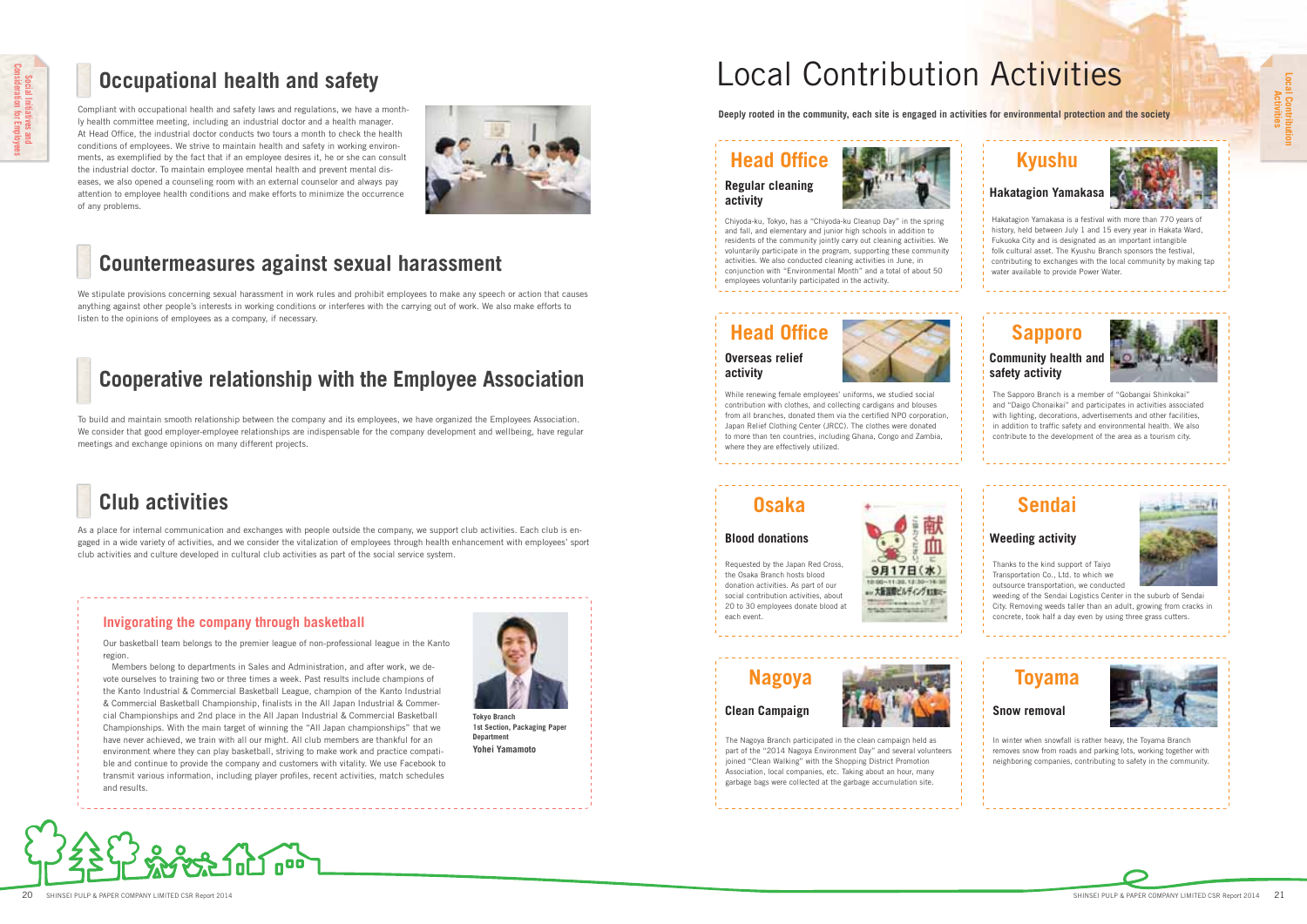## Become a leader of environmental protection as a company coexisting with nature



Regardless of whether it is books or magazines, the achievements of my work result in the material, "paper." I've have just received a new printed book. This is a wonderful moment when the "real feeling" of the beauty of the design, weighed in my hand, the sense in my fingertips when I leaf through the pages, and the smell of the ink reminds me of many months of data collection and writing. Decades later when I am no longer a part of this world and even if my book has lost color and become old, it will tell something to my children or grandchildren. "Paper" has the power to carry more than "information."

I read the manuscript of the CSR Report 2014 of the SHIN-SEI PULP & PAPER COMPANY, as a company dealing with "paper" I owe much to prior to it being published. I really understood the company's true commitment to "eco-friendliness." This, however, is something quite natural.

The trend of the times is "As paper has a heavy burden on the environment, paperless is the key of the age." As per the message from Mr. Norio Wakabayashi, President, paper is in fact an eco-friendly material. "Paper" is a blessing from nature, and if you want to continue business using "paper" as business material, you must protect nature. Instead of thoughtlessly cutting down trees, you should build a mechanism to plant, grow and cut trees in an organized manner so that raw materials can be steadily procured. The industry in essence has a structure in which if you only pursue profit, you will bring ruin on yourself. You cannot survive unless you can make "individual optimization" and "total optimization" compatible.

I learned that the history of the company dates back to 1692. The corporate culture to develop while coexisting with the environment, cultivated through more than 300 years of history, is naturally different from industries that suddenly started to say, "environment, environment" in the 21st century. Also, compared with environmental protection activities that ignore present human economic activities, your activities draw a line. We can find persuasiveness unique to a company that has survived on the basis of strong community awareness that man is also part of the earth. I really feel that such a company should be the leader of environmental protection activities in society to come.

**Company name** SHINSEI PULP & PAPER COMPANY LIMITED **Head Office/Central Branch** 1-8, Kandanishikicho Chiyoda-Ku, Tokyo, 101-0054 Japan

Japan is said to be a country with scarce resources, but about 70% of the land is forest. If utilized carefully, forests permanently give benefits or, provide reusable resources. If we think in this way, it can be understood that Japan is not

a country with scarce resources at all. Your company is persuasive enough to convey such a thing. Continuing with these activities will be the greatest gift you can give to children of the future. As a person deeply engaged in "paper," involved in the education of future generations and as a father, my expectations of your company is becoming even stronger.



#### **Profi le**

 $1111$ itt ti

#### **Business result report (independent)** 400,000 (Millions of yen) **309,869** FY ending March 2011 **297,850** FY ending March 2012 March 2014 March 2013 **284,384 284,932** FY ending FY ending 300,000 200,000 100,000 0 5,000 (Millions of yen) 4,000 3,000 2,000 1,000 0 **3,864 3,858 4,288 3,448** FY ending March 2011 March 2012 March 2014 March 2013 FY ending FY ending FY ending

He was born in Tokyo in 1973. After graduating from the English Language Department, Sophia University, he was engaged in editing an overseas travel magazine at Recruit. Taking a cue from the birth of his first son, he left the company and went freelance, thinking, "The period my kid holds me anytime, calling me, 'Papa,' will only last a few years. I would regret it throughout my life if I couldn't be with my son now." Afterwards, he successively served as editor-in-chief and supervisor for many child rearing and education magazines, and is now engaged in writing and lecture activities on the theme of child rearing and education. He has contributed numerous articles to newspapers and magazines on men's child rearing and education, partnership of child rearing couples, disciplining of children without doing it uselessly, how to make junior high entrance examinations a good experience and the roles of schools and cram schools. He also regularly appears as a commentator on radio programs. He is qualified as a psychology counselor and responds to inquiries from fathers across Japan on his website "Papa no Nayami Sodan Yokocho" (Counseling Counter for Fathers) via e-mail. He has a junior high and senior high teacher's license, and has experience as an elementary school teacher. His many books include "Chugakujuken toiu Sentaku" (Junior High Entrance Examination as a Choice) and "Papa no Torisetsu" (Instruction Manual for Fathers). Quite a lot of his work has been translated into foreign languages.

**Established** November 3, 1889 **Incorporation** March 14, 1918 **Capital** 3,228,000,000 yen **Domestic business sites** 7

**Line of business** Paper, pulp, chemicals, processed paper, architectural materials, machinery, equipment, etc. **Number of employees** 638 (As of March 31, 2014)

**Description of business** 1. Sales and processing of paper, pulp, chemicals, and chemical products as well as the sales of paper

- products
- 2. Sales and lease of paper processing machines, printing machines, packing equipment, synthetic resin processing equipment, industrial electric equipment, transportation machines, communication equipment, office equipment and accessories
- 3. Sales and lease of packing materials, printing and bookbinding materials, architectural materials and papermaking materials
- 4. Brokerage, wholesale, agency and import/export of any of the foregoing items
- 5. Business system design, installation, supervision, and contracting of any of the foregoing items 6. Trusted development of land as well as sales/purchase, rental/lease and supervision of land and building
- 7. Room rental and parking lot service
- 8. Warehouse service and automotive transportation business
- 9. Interior finishing work
- 10. Investment in business associated with any of the foregoing items
- 11. Non-life insurance agency and insurance agency based on the Automobile Accident Compensation
- 12. Life insurance solicitation
- 13. Sales of books, magazines, and stationery
- 

#### **Welfare facilities** Six locations across Japan

14. Any other business incidentals or relating to the businesses referred to in any of the foregoing items

## Corporate Overview





**Child rearing and education journalist Psychology counselor Toshimasa Ohta**